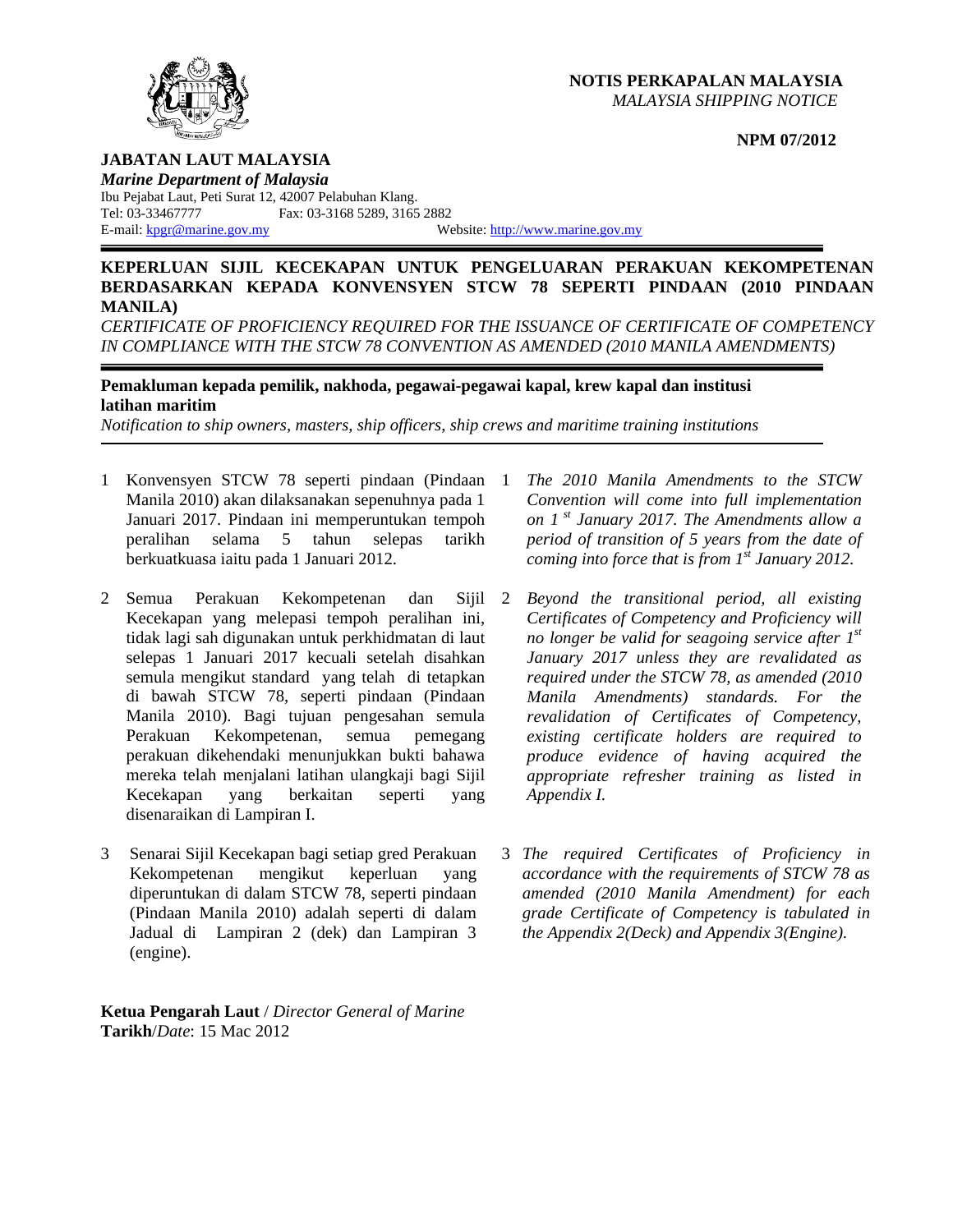# **Lampiran 1** *Appendix 1*

### **LIST OF CERTIFICATES REQUIRED UNDER THE STCW CONVENTION**

*The list below identifies all certificates described in the Convention which authorizes the holder to serve in certain*  functions on board ships. The certificates are subject to the requirements of regulation 1/2 regarding language and *their availability in original form.* 

*The list also references the relevant regulations and the requirements for revalidation.* 

| <b>Regulations</b>                                                       | Type of certificate and brief description                                                                                                              | <b>Revalidation of</b><br>certificate <sup>1</sup> |
|--------------------------------------------------------------------------|--------------------------------------------------------------------------------------------------------------------------------------------------------|----------------------------------------------------|
| $II/1$ , $II/2$ , $II/3$ ,<br>III/1, III/2, III/3, III/6,<br>IV/2, VII/2 | Certificate of Competency - For masters, officers and GMDSS radio<br>operators                                                                         | Yes                                                |
| $II/4$ , $III/4$ , $VII/2$                                               | Certificate<br>of Proficiency - For ratings duly certified to be a part of a<br>navigational or engine-room watch                                      | <b>No</b>                                          |
| II/5, III/5, III/7, VII/2                                                | Certificate of Proficiency - For ratings duly certified as able seafarer<br>deck,<br>seafarer engine or electro-technical rating<br>able               | <b>No</b>                                          |
| $V/1-I, V/1-2$                                                           | Certificate<br>of Proficiency or endorsement to a Certificate of Competency -<br>For masters and officers on oil, chemical or liquefied gas tankers    | Yes                                                |
| $V/1-1, V/1-2$                                                           | Certificate of Proficiency - For ratings on oil, chemical<br>or liquefied gas<br>tankers                                                               | <b>No</b>                                          |
| V/2                                                                      | Documentary evidence - Training for masters, officers, ratings and other<br>personnel<br>serving<br>on passenger ships                                 | No <sup>2</sup>                                    |
| V <sub>1</sub>                                                           | Certificate of Proficiency <sup>3</sup> - Basic training                                                                                               | Yes <sup>4</sup>                                   |
| VI/2                                                                     | of Proficiency <sup>3</sup><br>Certificate<br>-Survival craft, rescue boats and fast rescue<br>boats                                                   | Yes <sup>4</sup>                                   |
| V1/3                                                                     | of Proficiency <sup>3</sup><br>-Advanced fire fighting<br>Certificate                                                                                  | Yes <sup>4</sup>                                   |
| VI/4                                                                     | of Proficiency <sup>3</sup><br>Certificate<br>-Medical first aid and medical care                                                                      | <b>No</b>                                          |
| V1/5                                                                     | Certificate of Proficiency - Ship security officer                                                                                                     | No                                                 |
| $\overline{VI/6}$                                                        | of Proficiency <sup>5</sup><br>-Security awareness<br>Certificate<br>training<br>or security<br>training for seafarers with designated security duties | No                                                 |

#### **Notes:**

*<sup>1</sup> Revalidation of a certificate means establishing continued professional competence in accordance with STCW regulation 1/11 or maintaining the required standards of competence in accordance with sections A-VI/1 to A-VI/3, as applicable.* 

*<sup>2</sup> As required by STCW regulation V/2, paragraph 3 seafarers who have completed training in "crowd management", "crisis management and human behaviour" or "passenger safety, cargo safety and hull integrity" shall at intervals not exceeding five years, undertake appropriate refresher training or to provide evidence of having achieved the required standards of competence within the previous five years.* 

*<sup>3</sup> The certificates of competency issued in accordance with STCW regulations 11/1, II/2, II/3, III/1, III/2, III/3, III/6 and VII/2 include the proficiency requirements in "basic training", "survival craft and rescue boats other than fast rescue boats", "advanced fire fighting" and "medical first aid" therefore, holders of mentioned certificates of competency are not required to carry Certificates of Proficiency in respect of those competences of chapter VI.*

*<sup>4</sup> In accordance with STCW sections A-VI/1, A-VI/2 and A-VI/3, seafarers shall provide evidence of having maintained the required standards of competence every five years.* 

*<sup>5</sup> Where security awareness training or training in designated security duties is not included in the qualification for the certificate to be issued*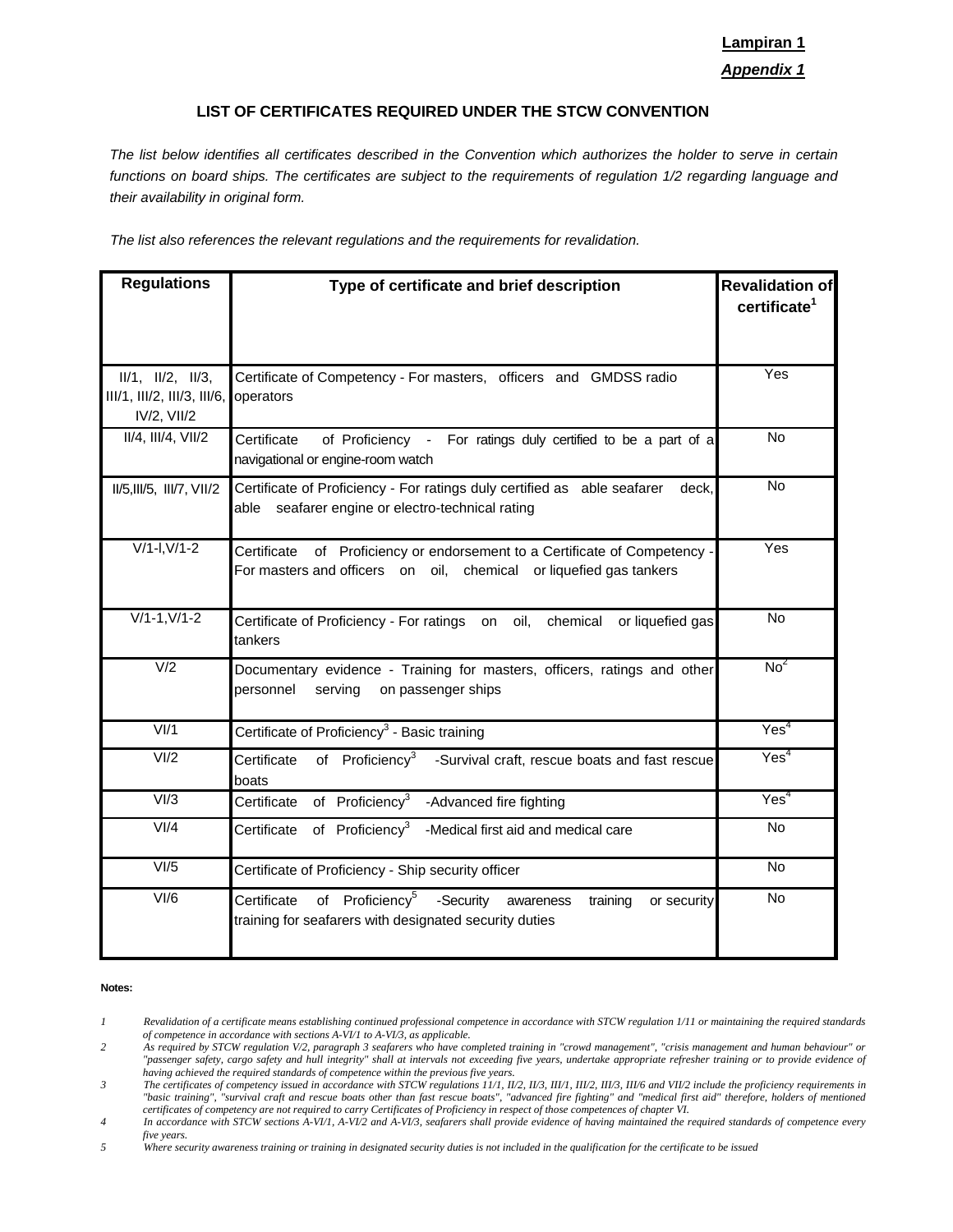#### **Lampiran 2**

*Appendix 2*

## **LIST OF CERTIFICATE OF PROFICIENCY REQUIRED UNDER STCW (2010 MANILA AMENDMENTS) (DECK)**

|                                                                |                          | $\overline{c}$     | <b>Certificate of Proficiency</b> |                          |                          |                |                  |                          |                          |                          |                          |                          |                          |                          |              |
|----------------------------------------------------------------|--------------------------|--------------------|-----------------------------------|--------------------------|--------------------------|----------------|------------------|--------------------------|--------------------------|--------------------------|--------------------------|--------------------------|--------------------------|--------------------------|--------------|
| <b>Certificate of Competency</b>                               | Reg.                     | GOC/<br><b>ROC</b> | <b>BT</b>                         | <b>PSCR</b>              | <b>AFF</b>               | <b>MFA</b>     | RN/<br><b>RO</b> | <b>ARPA</b>              | <b>ENA</b>               | <b>LMS</b>               | <b>ECDIS</b>             | <b>SRT</b>               | <b>BRM</b>               | <b>ARSI</b>              | MC           |
| Master >3000GT ULV                                             | II/2                     | GOC                | Y                                 | Y                        | Y                        | Y              | <b>RN</b>        | Y                        | Y                        | Y                        | Y                        | Y                        | Y                        | Y                        | Y            |
| Chief Mate > 3000GT ULV                                        | II/2                     | GOC                | Y                                 | Y                        | Y                        | Y              | $\overline{RN}$  | Y                        | Y                        | Y                        | Y                        | Y                        | Y                        | Y                        | $\checkmark$ |
| Officer Incharge of<br>Navigational Watch 500GT or<br>more ULV | II/1                     | GOC                | $\checkmark$                      | Y                        | $\vee$                   | Y              | <b>RN</b>        | Υ                        | Y                        | $\blacksquare$           | Y                        | Y                        | Y                        |                          |              |
| Master >3000GT NCV                                             | II/2                     | GOC                | Y                                 | Y                        | $\checkmark$             | $\checkmark$   | <b>RN</b>        | $\star$                  | Y                        | Υ                        | Y                        | Y                        | Y                        |                          | $\checkmark$ |
| Chief Mate > 3000GT NCV                                        | II/2                     | GOC                | Y                                 | Y                        | Y                        | Y              | <b>RN</b>        | $\star$                  | Y                        | Y                        | Y                        | Y                        | Y                        | $\overline{\phantom{0}}$ | $\checkmark$ |
| Master of between 500 and<br>3000GT NCV                        | II/2                     | GOC                | Y                                 | Y                        | Y                        | Y              | <b>RN</b>        | $\star$                  | Y                        | Y                        | Y                        | Y                        | Y                        |                          | Y            |
| Chief Mate of between 500 and<br>3000GT NCV                    | II/2                     | GOC                | Y                                 | Y                        | Y                        | Y              | <b>RN</b>        | $\star$                  | Y                        | Y                        | Y                        | Y                        | Y                        |                          | Y            |
| Officer Incharge of<br>Navigational Watch 500GT or<br>more NCV | II/1                     | GOC                | Y                                 | Y                        | Y                        | Y              | <b>RN</b>        | $\star$                  | Y                        | $\overline{\phantom{a}}$ | Y                        | Y                        | Y                        |                          |              |
| Master <500GT NCV                                              | $\overline{II/3}$        | GOC                | Y                                 | Y                        | Y                        | Y              | $\overline{RN}$  | $\overline{\phantom{0}}$ |                          |                          |                          |                          |                          |                          |              |
| Officer Incharge or<br>Navigational Watch less<br>500GT NCV    | II/3                     | GOC                | $\checkmark$                      | Y                        |                          | $\vee$         |                  |                          |                          |                          |                          |                          |                          |                          |              |
| Master <500GT Domestic                                         | $\overline{\phantom{0}}$ | <b>ROC</b>         | $\vee$                            | Y                        | Y                        | Y              | <b>RO</b>        | $\overline{\phantom{a}}$ | $\overline{\phantom{0}}$ | $\overline{\phantom{a}}$ | $\overline{\phantom{a}}$ | $\overline{\phantom{0}}$ | $\overline{\phantom{a}}$ | $\overline{\phantom{a}}$ |              |
| Mate <500GT Domestic                                           | ÷.                       | <b>ROC</b>         | Y                                 | $\overline{\phantom{a}}$ | $\overline{\phantom{0}}$ | $\blacksquare$ |                  | $\overline{\phantom{0}}$ | $\overline{\phantom{0}}$ | $\overline{\phantom{a}}$ | $\overline{\phantom{0}}$ | $\overline{\phantom{0}}$ | ۰                        |                          |              |
| Mate <500GT Domestic<br>(Restricted)                           | $\overline{\phantom{a}}$ |                    | *EFA<br>only                      |                          |                          |                |                  |                          |                          | $\overline{\phantom{a}}$ |                          |                          |                          |                          |              |

*Note: \* ARPA course is an option* 

### **Legend:**

- 
- 
- 
- 
- 
- 
- 
- 
- 
- BT Basic Training (VI/1-1, VI/1-2, VI/1-3, VI/1-4)<br>
AFF Advanced Fire Fighting (VI/3)<br>
RN Radar Navigation & Radar Plotting (II/1)<br>
RN Radar Navigation & Radar Plotting (II/1)<br>
ARPA Automatic Radar Plotting Aids
	-
	-